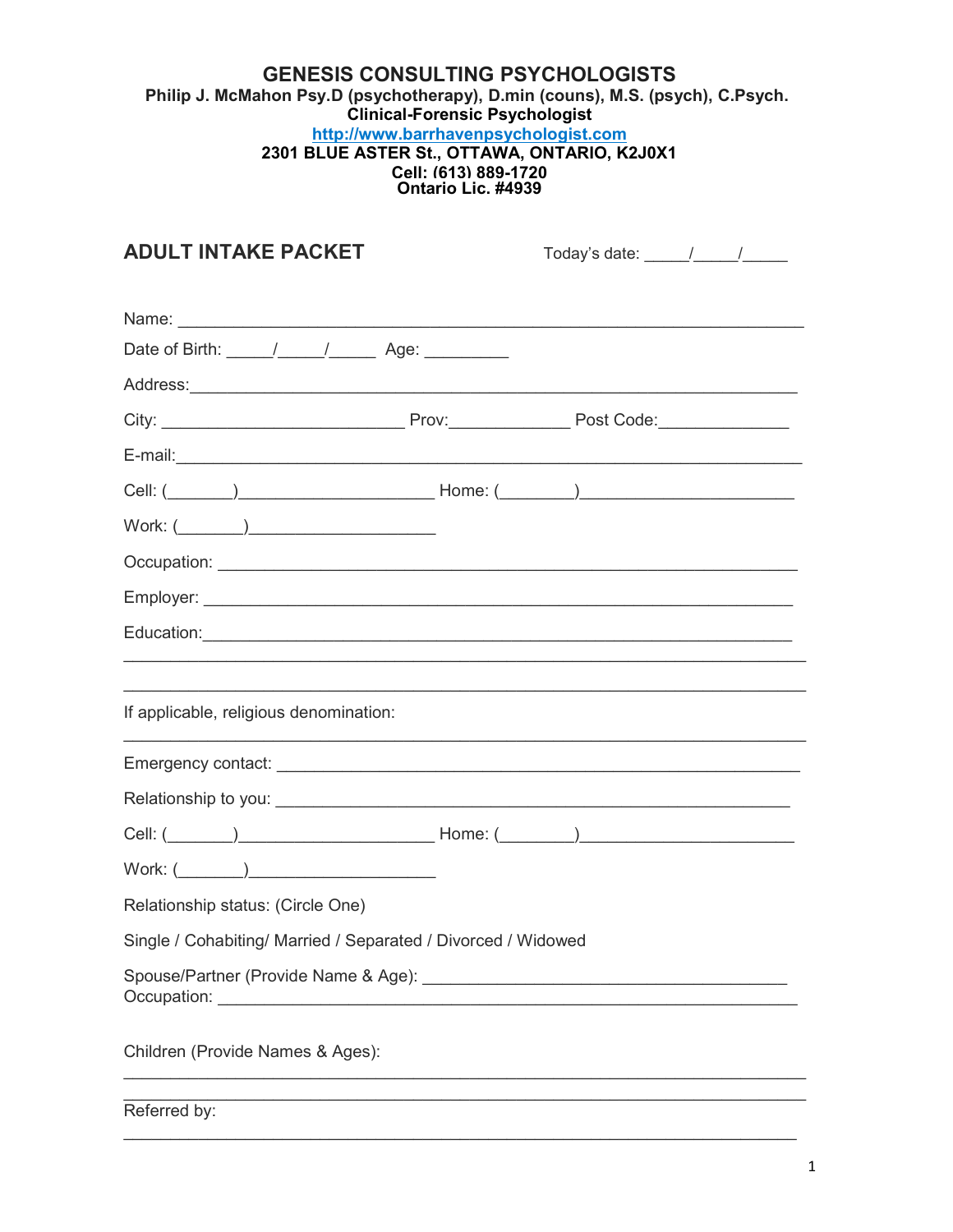Are you currently in treatment with another therapist? (Circle one) Yes / No

 $\mathcal{L}_\text{max} = \mathcal{L}_\text{max} = \mathcal{L}_\text{max} = \mathcal{L}_\text{max} = \mathcal{L}_\text{max} = \mathcal{L}_\text{max} = \mathcal{L}_\text{max} = \mathcal{L}_\text{max} = \mathcal{L}_\text{max} = \mathcal{L}_\text{max} = \mathcal{L}_\text{max} = \mathcal{L}_\text{max} = \mathcal{L}_\text{max} = \mathcal{L}_\text{max} = \mathcal{L}_\text{max} = \mathcal{L}_\text{max} = \mathcal{L}_\text{max} = \mathcal{L}_\text{max} = \mathcal{$ 

 $\mathcal{L}_\text{max} = \mathcal{L}_\text{max} = \mathcal{L}_\text{max} = \mathcal{L}_\text{max} = \mathcal{L}_\text{max} = \mathcal{L}_\text{max} = \mathcal{L}_\text{max} = \mathcal{L}_\text{max} = \mathcal{L}_\text{max} = \mathcal{L}_\text{max} = \mathcal{L}_\text{max} = \mathcal{L}_\text{max} = \mathcal{L}_\text{max} = \mathcal{L}_\text{max} = \mathcal{L}_\text{max} = \mathcal{L}_\text{max} = \mathcal{L}_\text{max} = \mathcal{L}_\text{max} = \mathcal{$ 

If yes, please list your therapist's name:

| Have you ever been in therapy in the past? (Please provide names & dates of previous<br>therapists):                                                                                                                                                                                                                                                                                                                                          |                                                                                                                                                                                                                                      |    |
|-----------------------------------------------------------------------------------------------------------------------------------------------------------------------------------------------------------------------------------------------------------------------------------------------------------------------------------------------------------------------------------------------------------------------------------------------|--------------------------------------------------------------------------------------------------------------------------------------------------------------------------------------------------------------------------------------|----|
| Dates: / / / to / / /                                                                                                                                                                                                                                                                                                                                                                                                                         |                                                                                                                                                                                                                                      |    |
|                                                                                                                                                                                                                                                                                                                                                                                                                                               |                                                                                                                                                                                                                                      |    |
| Dates: $\frac{1}{\sqrt{2}}$ / to $\frac{1}{\sqrt{2}}$                                                                                                                                                                                                                                                                                                                                                                                         |                                                                                                                                                                                                                                      |    |
| Are you currently taking medication for a psychiatric problem? (Circle one) Yes / No                                                                                                                                                                                                                                                                                                                                                          |                                                                                                                                                                                                                                      |    |
| If yes, please list the name, address, and telephone number of your prescribing psychiatrist:                                                                                                                                                                                                                                                                                                                                                 |                                                                                                                                                                                                                                      |    |
|                                                                                                                                                                                                                                                                                                                                                                                                                                               |                                                                                                                                                                                                                                      |    |
| Office: ( <u>Netally Communication</u> E-mail: E-mail: E-mail: Communication of the set of the set of the set of the set of the set of the set of the set of the set of the set of the set of the set of the set of the set of the s                                                                                                                                                                                                          |                                                                                                                                                                                                                                      |    |
| If yes, please list the names, dosage, & dates of each of your medications:                                                                                                                                                                                                                                                                                                                                                                   |                                                                                                                                                                                                                                      |    |
| Dosage: mg Start Date: 1                                                                                                                                                                                                                                                                                                                                                                                                                      |                                                                                                                                                                                                                                      |    |
| Dosage: mg Start Date: /////                                                                                                                                                                                                                                                                                                                                                                                                                  |                                                                                                                                                                                                                                      |    |
|                                                                                                                                                                                                                                                                                                                                                                                                                                               |                                                                                                                                                                                                                                      |    |
| Have you ever taken medication for a psychiatric problem? (Circle one) Yes / No                                                                                                                                                                                                                                                                                                                                                               |                                                                                                                                                                                                                                      |    |
| If yes, please list names, dosage and approximate dates you took the medication.                                                                                                                                                                                                                                                                                                                                                              |                                                                                                                                                                                                                                      |    |
|                                                                                                                                                                                                                                                                                                                                                                                                                                               | Dosage: mg                                                                                                                                                                                                                           |    |
| Rx Name:<br>Dates: $\frac{1}{\sqrt{1-\frac{1}{1-\frac{1}{1-\frac{1}{1-\frac{1}{1-\frac{1}{1-\frac{1}{1-\frac{1}{1-\frac{1}{1-\frac{1}{1-\frac{1}{1-\frac{1}{1-\frac{1}{1-\frac{1}{1-\frac{1}{1-\frac{1}{1-\frac{1}{1-\frac{1}{1-\frac{1}{1-\frac{1}{1-\frac{1}{1-\frac{1}{1-\frac{1}{1-\frac{1}{1-\frac{1}{1-\frac{1}{1-\frac{1}{1-\frac{1}{1-\frac{1}{1-\frac{1}{1-\frac{1}{1-\frac{1}{1-\frac{1}{1-\frac{1}{1-\frac{1}{1$<br>$\frac{1}{10}$ | Manufacture Dosage: Manufacture Dosage: Manufacture Dosage: Manufacture Dosage: Manufacture Dosage: Manufactur<br>Manufacture Dosage: Manufacture Dosage: Manufacture Dosage: Manufacture Dosage: Manufacture Dosage: Manufactur<br> |    |
| Rx Name:<br>Dates: $/$ / to $/$ /                                                                                                                                                                                                                                                                                                                                                                                                             | Dosage:                                                                                                                                                                                                                              | mg |
| Have you ever been hospitalized for a psychiatric problem? (Circle one) Yes / No                                                                                                                                                                                                                                                                                                                                                              |                                                                                                                                                                                                                                      |    |
| If yes, please list the hospital, dates, and reason: <u>the contract of the contract of</u> the contract of the contract of the contract of the contract of the contract of the contract of the contract of the contract of the con                                                                                                                                                                                                           |                                                                                                                                                                                                                                      |    |
| When was the last time you had a physical examination by a doctor, and what was the                                                                                                                                                                                                                                                                                                                                                           |                                                                                                                                                                                                                                      |    |
|                                                                                                                                                                                                                                                                                                                                                                                                                                               |                                                                                                                                                                                                                                      |    |
| $Office: (\_\_)$                                                                                                                                                                                                                                                                                                                                                                                                                              |                                                                                                                                                                                                                                      |    |
| Are there any modical issues, surgeries, or illnesses that have had a significant impact on                                                                                                                                                                                                                                                                                                                                                   |                                                                                                                                                                                                                                      |    |

Are there any medical issues, surgeries, or illnesses that have had a significant impact on you? (Circle one) Yes / No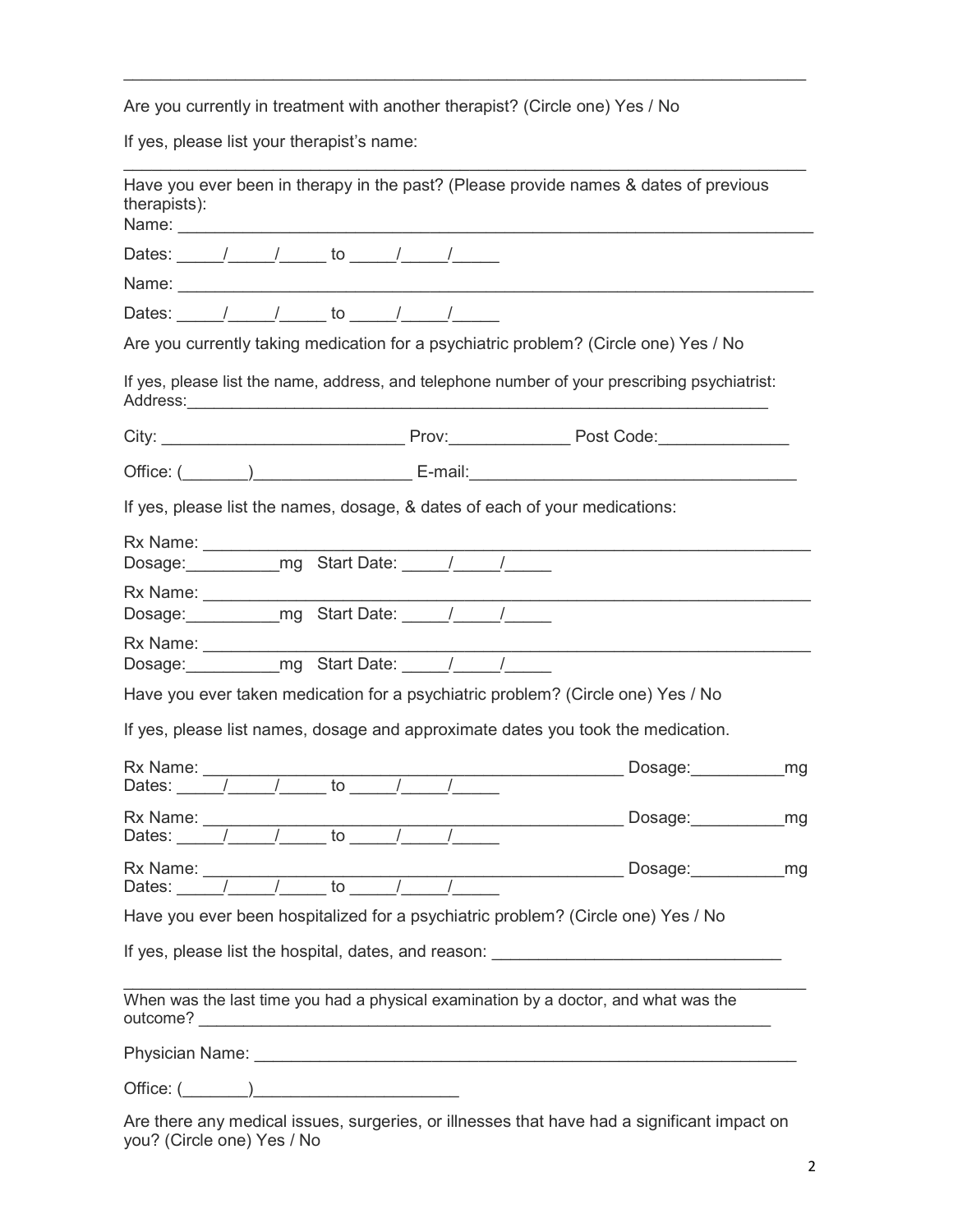If yes, please describe: \_\_\_\_\_\_\_\_\_\_\_\_\_\_\_\_\_\_\_\_\_\_\_\_\_\_\_\_\_\_\_\_\_\_\_\_\_\_\_\_\_\_\_\_\_\_\_\_\_\_\_\_\_\_

Are you currently taking any medication for a medical problem? (Circle one) Yes / No

 $\mathcal{L}_\text{max} = \mathcal{L}_\text{max} = \mathcal{L}_\text{max} = \mathcal{L}_\text{max} = \mathcal{L}_\text{max} = \mathcal{L}_\text{max} = \mathcal{L}_\text{max} = \mathcal{L}_\text{max} = \mathcal{L}_\text{max} = \mathcal{L}_\text{max} = \mathcal{L}_\text{max} = \mathcal{L}_\text{max} = \mathcal{L}_\text{max} = \mathcal{L}_\text{max} = \mathcal{L}_\text{max} = \mathcal{L}_\text{max} = \mathcal{L}_\text{max} = \mathcal{L}_\text{max} = \mathcal{$ 

If yes, please list medications below: \_\_\_\_\_\_\_\_\_\_\_\_\_\_\_\_\_\_\_\_\_\_\_\_\_\_\_\_\_\_\_\_\_\_\_\_\_\_\_\_\_

## CURRENT AND PAST CONCERNS

Please circle the issues you are currently seeking help for: (Circle each one) ANXIETY SUICIDALITY ANGER DECISION MAKING DEPRESSION ASSERTIVENESS AGGRESSION / VIOLENCE FEARS LONELINESS LOW ENERGY HOPELESSNESS PHYSICAL COMPLAINTS SEXUAL ISSUES PROBLEM SOLVING JOB/CAREER ISSUES SHYNESS SOCIAL SKILLS RELATIONSHIP / MARITAL ISSUES MOOD SWINGS BODY IMAGE INSOMNIA IRRITABILITY REGRETS IMPULSIVITY SELF-CRITICISM SELF-ESTEEM OBSESSIVE THOUGHTS PROCRASTINATION CONFLICT RESOLUTION ALCOHOL / SUBSTANCE ABUSE PANIC MEETING PEOPLE OTHER (please specify):

Are there any sources of stress you have experienced in the past year? (Circle one) Yes / No

If yes, describe:

Have you ever experienced a trauma? (Circle one) Yes / No

If yes, describe: \_\_\_\_\_\_\_\_\_\_\_\_\_\_\_\_\_\_\_\_\_\_\_\_\_\_\_\_\_\_\_\_\_\_\_\_\_\_\_\_\_\_\_\_\_\_\_\_\_\_\_\_\_\_\_\_\_\_\_\_

Where were you on September 11, 2001? Where were you on September 11, 2001?

Are there any situations or people you avoid because they make you feel anxious? (Circle one) Yes / No

If yes, describe: \_\_\_\_\_\_\_\_\_\_\_\_\_\_\_\_\_\_\_\_\_\_\_\_\_\_\_\_\_\_\_\_\_\_\_\_\_\_\_\_\_\_\_\_\_\_\_\_\_\_\_\_\_\_\_\_\_\_\_\_

Do you exercise? (Circle one) Yes / No

If yes, is your exercise excessive? The state of the state of the state of the state of the state of the state of the state of the state of the state of the state of the state of the state of the state of the state of the

What are some things you like to do for fun (e.g. sports, hobbies, leisure)?

 $\mathcal{L}_\text{max} = \mathcal{L}_\text{max} = \mathcal{L}_\text{max} = \mathcal{L}_\text{max} = \mathcal{L}_\text{max} = \mathcal{L}_\text{max} = \mathcal{L}_\text{max} = \mathcal{L}_\text{max} = \mathcal{L}_\text{max} = \mathcal{L}_\text{max} = \mathcal{L}_\text{max} = \mathcal{L}_\text{max} = \mathcal{L}_\text{max} = \mathcal{L}_\text{max} = \mathcal{L}_\text{max} = \mathcal{L}_\text{max} = \mathcal{L}_\text{max} = \mathcal{L}_\text{max} = \mathcal{$  $\mathcal{L}_\text{max} = \mathcal{L}_\text{max} = \mathcal{L}_\text{max} = \mathcal{L}_\text{max} = \mathcal{L}_\text{max} = \mathcal{L}_\text{max} = \mathcal{L}_\text{max} = \mathcal{L}_\text{max} = \mathcal{L}_\text{max} = \mathcal{L}_\text{max} = \mathcal{L}_\text{max} = \mathcal{L}_\text{max} = \mathcal{L}_\text{max} = \mathcal{L}_\text{max} = \mathcal{L}_\text{max} = \mathcal{L}_\text{max} = \mathcal{L}_\text{max} = \mathcal{L}_\text{max} = \mathcal{$ 

Describe your eating habits: **Example 20** and the set of the set of the set of the set of the set of the set of the set of the set of the set of the set of the set of the set of the set of the set of the set of the set of

Have you ever had an eating disorder (e.g., Anorexia, Bulimia, or Binge Eating)? (Circle one) Yes / No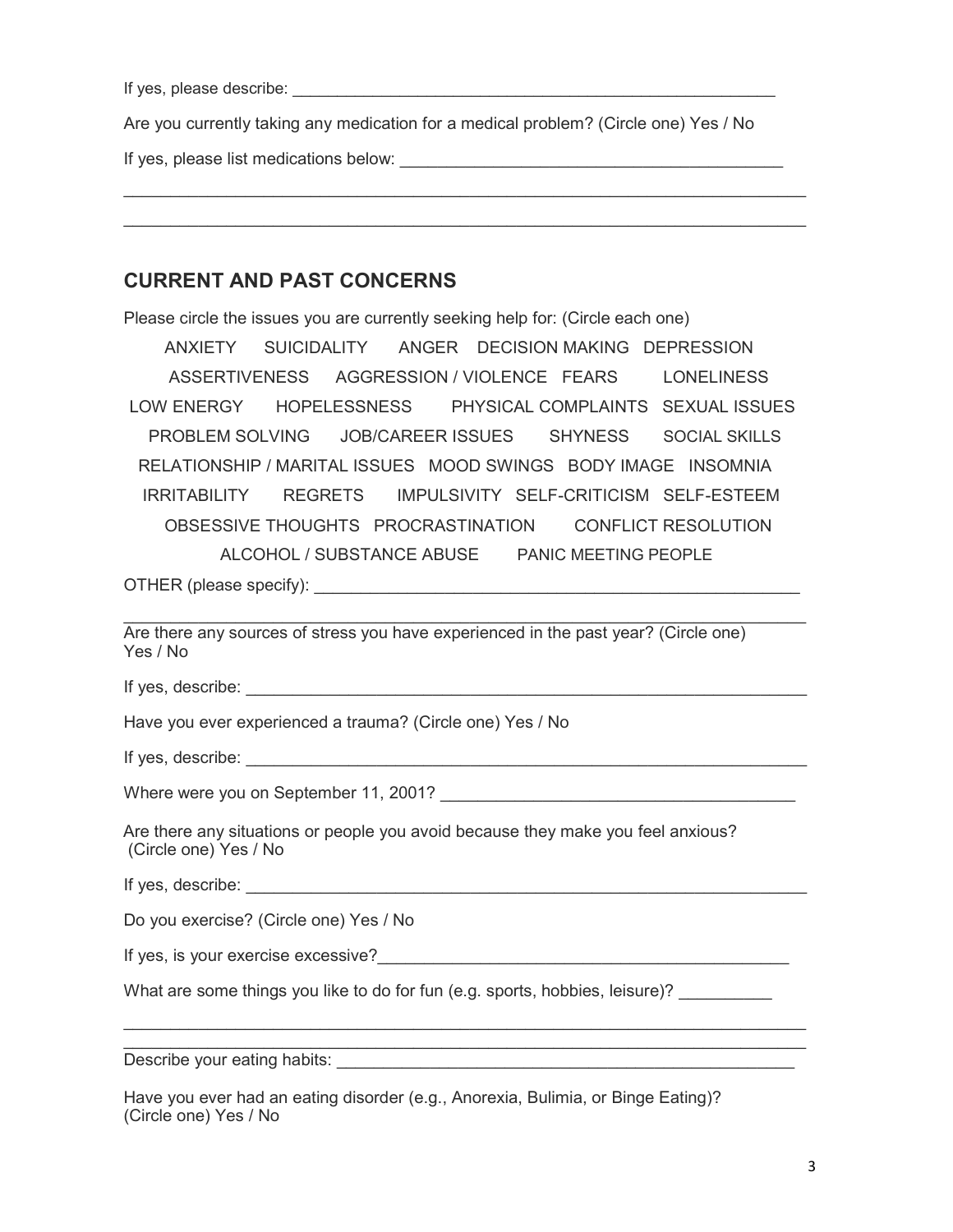If yes, which disorder and when? \_\_\_\_\_\_\_\_\_\_\_\_\_\_\_\_\_\_\_\_\_\_\_\_\_\_\_\_\_\_\_\_\_\_\_\_\_\_\_\_\_\_\_\_

How much coffee, tea, or caffeine do you consume daily?

Have you ever had or do you have a problem with substance abuse? Yes / No

\_\_\_\_\_\_\_\_\_\_\_\_\_\_\_\_\_\_\_\_\_\_\_\_\_\_\_\_\_\_\_\_\_\_\_\_\_\_\_\_\_\_\_\_\_\_\_\_\_\_\_\_\_\_\_\_\_\_\_\_\_\_\_\_\_\_\_\_\_\_\_\_\_\_

If yes, please list if alcohol, medication, illicit drugs and when:

Have you ever experienced any of the following? (Circle each one)

CONSUMING MORE THAN FIVE DRINKS IN ONE DAY

FEELING AN OVERWHELMING NEED TO DRINK

DRIVING WHILE INTOXICATED

NOT ABLE TO RECALL EVENTS THE NIGHT AFTER YOU DRINK

PEOPLE CLOSE TO YOU THINKING YOU HAVE A DRINKING PROBLEM

DRINKING TO REDUCE YOUR ANXIETY

Have you ever had a period of two days or more when you experienced any of the following? (Circle each one)

DECREASED NEED FOR SLEEP - VERY TALKATIVE - RACING THOUGHTS EASILY

DISTRACTED - UNUSUALLY HIGH SELF ESTEEM - DRIVING VERY FAST UNUSUAL

DESIRE TO SPEND MONEY - VERY IRRITABLE OR ANGRY

Is there anything else you would like me to know about you? (Please attach separate piece of

paper if needed) \_\_\_\_\_\_\_\_\_\_\_\_\_\_\_\_\_\_\_\_\_\_\_\_\_\_\_\_\_\_\_\_\_\_\_\_\_\_\_\_\_\_\_\_\_\_\_\_\_\_\_\_\_\_\_\_\_\_\_\_\_

# SYMPTOM EXPERINCE

Please describe your presenting symptom(s) in depth including:

- (a) Symptom(s) FIRST appearance:\_\_\_\_\_\_\_\_\_\_\_\_\_\_\_\_\_\_\_\_\_\_\_\_\_\_\_\_\_\_\_\_\_\_\_\_\_\_\_\_\_
- (b) WORST experience of the symptom(s)

(c) Last time you experienced the symptom(s)\_\_\_\_\_\_\_\_\_\_\_\_\_\_\_\_\_\_\_\_\_\_\_\_\_\_\_\_\_\_\_\_\_\_

(d) Frequency of the symptom $(s)$ 

(e) What was taking place in your life when the symptom(s) FIRST presented\_\_\_\_\_\_\_\_\_

 $\mathcal{L}_\text{max} = \mathcal{L}_\text{max} = \mathcal{L}_\text{max} = \mathcal{L}_\text{max} = \mathcal{L}_\text{max} = \mathcal{L}_\text{max} = \mathcal{L}_\text{max} = \mathcal{L}_\text{max} = \mathcal{L}_\text{max} = \mathcal{L}_\text{max} = \mathcal{L}_\text{max} = \mathcal{L}_\text{max} = \mathcal{L}_\text{max} = \mathcal{L}_\text{max} = \mathcal{L}_\text{max} = \mathcal{L}_\text{max} = \mathcal{L}_\text{max} = \mathcal{L}_\text{max} = \mathcal{$ 

\_\_\_\_\_\_\_\_\_\_\_\_\_\_\_\_\_\_\_\_\_\_\_\_\_\_\_\_\_\_\_\_\_\_\_\_\_\_\_\_\_\_\_\_\_\_\_\_\_\_\_\_\_\_\_\_\_\_\_\_\_\_\_\_\_\_\_\_

\_\_\_\_\_\_\_\_\_\_\_\_\_\_\_\_\_\_\_\_\_\_\_\_\_\_\_\_\_\_\_\_\_\_\_\_\_\_\_\_\_\_\_\_\_\_\_\_\_\_\_\_\_\_\_\_\_\_\_\_\_\_\_\_\_\_\_\_

(f) Your theory on the cause of the symptom)s)  $\frac{1}{\sqrt{1-\frac{1}{2}}\sqrt{1-\frac{1}{2}}\left(\frac{1}{2}-\frac{1}{2}\right)}$ 

## FAMILY AND RELATIONSHIP HISTORY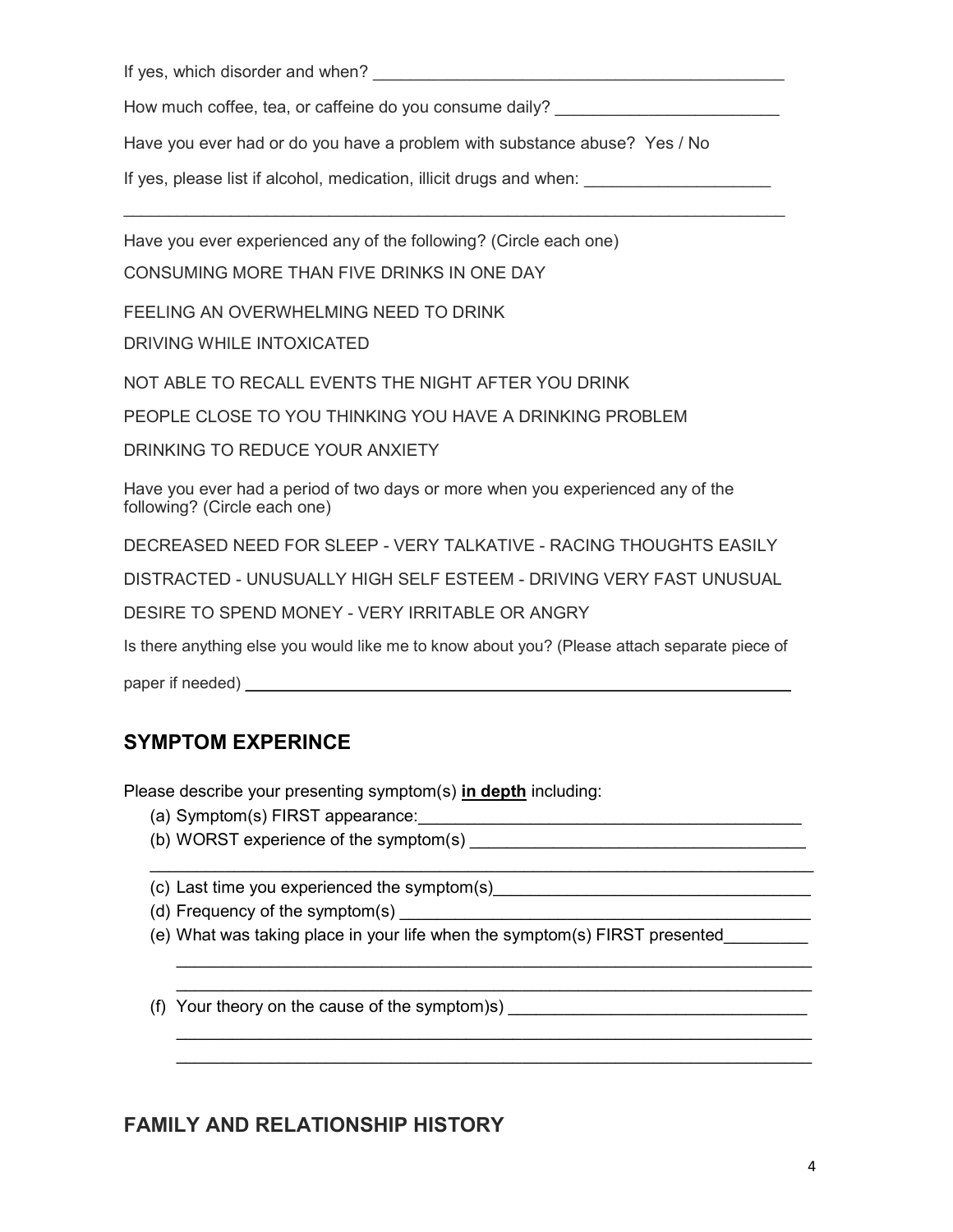### Family of Origin

Are your biological parents (Circle one):

Co-habitating / Married / Separated / Divorced / Never Married?

If your parents are separated or divorced, please indicate: \_\_\_\_\_\_\_\_\_\_\_\_\_\_\_\_\_\_\_\_\_

How old you were at the time of the separation/divorce?

If you were a minor at the time of separation/divorce, which parent you did you primarily reside with?  $\qquad \qquad \qquad \qquad$ 

Did you maintain contact with your non-custodial parent? Please describe:

What does your family of origin look like at its best?

What does your family of origin look like at its worst?

How did people express anger or settle conflicts in your family?

What was your role in your family of origin (i.e., caretaker, mediator, black sheep, rebel)?

\_\_\_\_\_\_\_\_\_\_\_\_\_\_\_\_\_\_\_\_\_\_\_\_\_\_\_\_\_\_\_\_\_\_\_\_\_\_\_\_\_\_\_\_\_\_\_\_\_\_\_\_\_\_\_\_\_\_\_\_\_\_\_\_\_\_\_

\_\_\_\_\_\_\_\_\_\_\_\_\_\_\_\_\_\_\_\_\_\_\_\_\_\_\_\_\_\_\_\_\_\_\_\_\_\_\_\_\_\_\_\_\_\_\_\_\_\_\_\_\_\_\_\_\_\_\_\_\_\_\_\_\_\_\_\_\_\_

### **Part II**

(A) Please describe your relationship with your parents as a child. Start as far back as you can remember:

 $\mathcal{L}_\text{max} = \mathcal{L}_\text{max} = \mathcal{L}_\text{max} = \mathcal{L}_\text{max} = \mathcal{L}_\text{max} = \mathcal{L}_\text{max} = \mathcal{L}_\text{max} = \mathcal{L}_\text{max} = \mathcal{L}_\text{max} = \mathcal{L}_\text{max} = \mathcal{L}_\text{max} = \mathcal{L}_\text{max} = \mathcal{L}_\text{max} = \mathcal{L}_\text{max} = \mathcal{L}_\text{max} = \mathcal{L}_\text{max} = \mathcal{L}_\text{max} = \mathcal{L}_\text{max} = \mathcal{$  $\mathcal{L}_\text{max} = \mathcal{L}_\text{max} = \mathcal{L}_\text{max} = \mathcal{L}_\text{max} = \mathcal{L}_\text{max} = \mathcal{L}_\text{max} = \mathcal{L}_\text{max} = \mathcal{L}_\text{max} = \mathcal{L}_\text{max} = \mathcal{L}_\text{max} = \mathcal{L}_\text{max} = \mathcal{L}_\text{max} = \mathcal{L}_\text{max} = \mathcal{L}_\text{max} = \mathcal{L}_\text{max} = \mathcal{L}_\text{max} = \mathcal{L}_\text{max} = \mathcal{L}_\text{max} = \mathcal{$  $\mathcal{L}_\text{max} = \mathcal{L}_\text{max} = \mathcal{L}_\text{max} = \mathcal{L}_\text{max} = \mathcal{L}_\text{max} = \mathcal{L}_\text{max} = \mathcal{L}_\text{max} = \mathcal{L}_\text{max} = \mathcal{L}_\text{max} = \mathcal{L}_\text{max} = \mathcal{L}_\text{max} = \mathcal{L}_\text{max} = \mathcal{L}_\text{max} = \mathcal{L}_\text{max} = \mathcal{L}_\text{max} = \mathcal{L}_\text{max} = \mathcal{L}_\text{max} = \mathcal{L}_\text{max} = \mathcal{$  $\mathcal{L}_\text{max} = \mathcal{L}_\text{max} = \mathcal{L}_\text{max} = \mathcal{L}_\text{max} = \mathcal{L}_\text{max} = \mathcal{L}_\text{max} = \mathcal{L}_\text{max} = \mathcal{L}_\text{max} = \mathcal{L}_\text{max} = \mathcal{L}_\text{max} = \mathcal{L}_\text{max} = \mathcal{L}_\text{max} = \mathcal{L}_\text{max} = \mathcal{L}_\text{max} = \mathcal{L}_\text{max} = \mathcal{L}_\text{max} = \mathcal{L}_\text{max} = \mathcal{L}_\text{max} = \mathcal{$ 

(B) In what ways do you believe your relationship with your parents, when you were a child, has effected your adult personality, please describe:

\_\_\_\_\_\_\_\_\_\_\_\_\_\_\_\_\_\_\_\_\_\_\_\_\_\_\_\_\_\_\_\_\_\_\_\_\_\_\_\_\_\_\_\_\_\_\_\_\_\_\_\_\_\_\_\_\_\_\_\_\_\_\_\_\_\_\_\_\_ \_\_\_\_\_\_\_\_\_\_\_\_\_\_\_\_\_\_\_\_\_\_\_\_\_\_\_\_\_\_\_\_\_\_\_\_\_\_\_\_\_\_\_\_\_\_\_\_\_\_\_\_\_\_\_\_\_\_\_\_\_\_\_\_\_\_\_\_\_ \_\_\_\_\_\_\_\_\_\_\_\_\_\_\_\_\_\_\_\_\_\_\_\_\_\_\_\_\_\_\_\_\_\_\_\_\_\_\_\_\_\_\_\_\_\_\_\_\_\_\_\_\_\_\_\_\_\_\_\_\_\_\_\_\_\_\_\_\_ \_\_\_\_\_\_\_\_\_\_\_\_\_\_\_\_\_\_\_\_\_\_\_\_\_\_\_\_\_\_\_\_\_\_\_\_\_\_\_\_\_\_\_\_\_\_\_\_\_\_\_\_\_\_\_\_\_\_\_\_\_\_\_\_\_\_\_\_\_

(C) Were there many changes in your relationship with your parents after childhood, please describe:

\_\_\_\_\_\_\_\_\_\_\_\_\_\_\_\_\_\_\_\_\_\_\_\_\_\_\_\_\_\_\_\_\_\_\_\_\_\_\_\_\_\_\_\_\_\_\_\_\_\_\_\_\_\_\_\_\_\_\_\_\_\_\_\_\_\_\_\_\_  $\mathcal{L}_\text{max} = \mathcal{L}_\text{max} = \mathcal{L}_\text{max} = \mathcal{L}_\text{max} = \mathcal{L}_\text{max} = \mathcal{L}_\text{max} = \mathcal{L}_\text{max} = \mathcal{L}_\text{max} = \mathcal{L}_\text{max} = \mathcal{L}_\text{max} = \mathcal{L}_\text{max} = \mathcal{L}_\text{max} = \mathcal{L}_\text{max} = \mathcal{L}_\text{max} = \mathcal{L}_\text{max} = \mathcal{L}_\text{max} = \mathcal{L}_\text{max} = \mathcal{L}_\text{max} = \mathcal{$  $\mathcal{L}_\text{max} = \mathcal{L}_\text{max} = \mathcal{L}_\text{max} = \mathcal{L}_\text{max} = \mathcal{L}_\text{max} = \mathcal{L}_\text{max} = \mathcal{L}_\text{max} = \mathcal{L}_\text{max} = \mathcal{L}_\text{max} = \mathcal{L}_\text{max} = \mathcal{L}_\text{max} = \mathcal{L}_\text{max} = \mathcal{L}_\text{max} = \mathcal{L}_\text{max} = \mathcal{L}_\text{max} = \mathcal{L}_\text{max} = \mathcal{L}_\text{max} = \mathcal{L}_\text{max} = \mathcal{$  $\mathcal{L}_\mathcal{L} = \{ \mathcal{L}_\mathcal{L} = \{ \mathcal{L}_\mathcal{L} = \{ \mathcal{L}_\mathcal{L} = \{ \mathcal{L}_\mathcal{L} = \{ \mathcal{L}_\mathcal{L} = \{ \mathcal{L}_\mathcal{L} = \{ \mathcal{L}_\mathcal{L} = \{ \mathcal{L}_\mathcal{L} = \{ \mathcal{L}_\mathcal{L} = \{ \mathcal{L}_\mathcal{L} = \{ \mathcal{L}_\mathcal{L} = \{ \mathcal{L}_\mathcal{L} = \{ \mathcal{L}_\mathcal{L} = \{ \mathcal{L}_\mathcal{$ 

 $\mathcal{L}_\text{max} = \mathcal{L}_\text{max} = \mathcal{L}_\text{max} = \mathcal{L}_\text{max} = \mathcal{L}_\text{max} = \mathcal{L}_\text{max} = \mathcal{L}_\text{max} = \mathcal{L}_\text{max} = \mathcal{L}_\text{max} = \mathcal{L}_\text{max} = \mathcal{L}_\text{max} = \mathcal{L}_\text{max} = \mathcal{L}_\text{max} = \mathcal{L}_\text{max} = \mathcal{L}_\text{max} = \mathcal{L}_\text{max} = \mathcal{L}_\text{max} = \mathcal{L}_\text{max} = \mathcal{$ 

What is your relationship with your parents NOW, please describe: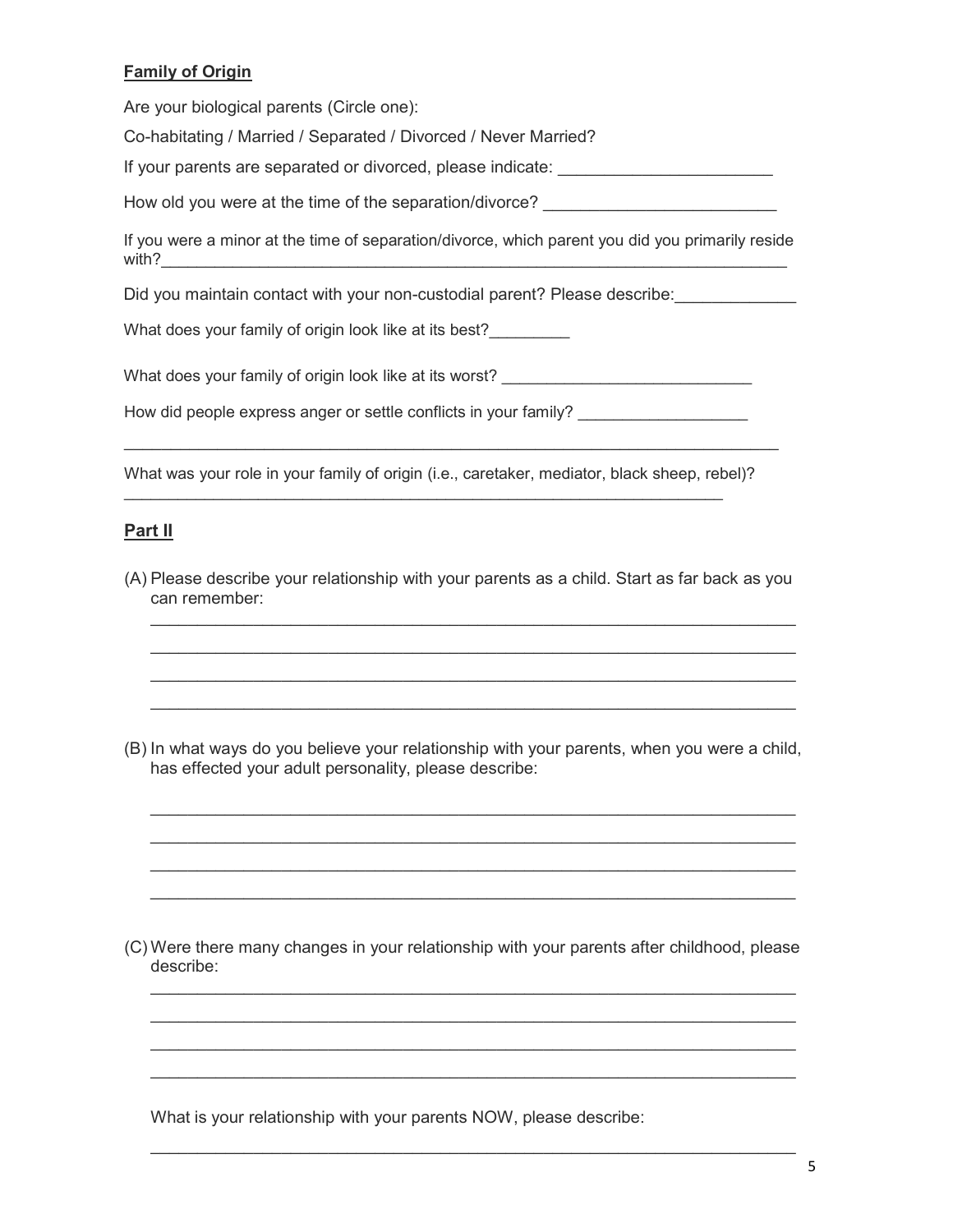### Relationship History

Are you satisfied with the quality, frequency and/or quantity of your dating and romantic relationships? (Circle one) Yes / No

If no, please describe:  $\blacksquare$ 

If you are currently in a relationship, how satisfied are you with the relationship? (Please circle one)

```
EXTREMELY UNHAPPY - FAIRLY UNHAPPY - A LITTLE UNHAPPY - HAPPY
```
VERY HAPPY - EXTREMELY HAPPY - PERFECT

 $\_$  , and the state of the state of the state of the state of the state of the state of the state of the state of the state of the state of the state of the state of the state of the state of the state of the state of the

\_\_\_\_\_\_\_\_\_\_\_\_\_\_\_\_\_\_\_\_\_\_\_\_\_\_\_\_\_\_\_\_\_\_\_\_\_\_\_\_\_\_\_\_\_\_\_\_\_\_\_\_\_\_\_\_\_\_\_\_\_\_\_\_\_\_\_\_\_\_\_\_

\_\_\_\_\_\_\_\_\_\_\_\_\_\_\_\_\_\_\_\_\_\_\_\_\_\_\_\_\_\_\_\_\_\_\_\_\_\_\_\_\_\_\_\_\_\_\_\_\_\_\_\_\_\_\_\_\_\_\_\_\_\_\_\_\_\_\_\_\_ \_\_\_\_\_\_\_\_\_\_\_\_\_\_\_\_\_\_\_\_\_\_\_\_\_\_\_\_\_\_\_\_\_\_\_\_\_\_\_\_\_\_\_\_\_\_\_\_\_\_\_\_\_\_\_\_\_\_\_\_\_\_\_\_\_\_\_\_\_ \_\_\_\_\_\_\_\_\_\_\_\_\_\_\_\_\_\_\_\_\_\_\_\_\_\_\_\_\_\_\_\_\_\_\_\_\_\_\_\_\_\_\_\_\_\_\_\_\_\_\_\_\_\_\_\_\_\_\_\_\_\_\_\_\_\_\_\_\_

What do you enjoy most about your boyfriend/girlfriend/partner/spouse?

What do you and your boyfriend/girlfriend/partner/spouse disagree on most frequently / intensely?

Have you ever been the victim of domestic violence? (Circle one) Yes / No

If yes, please describe and indicate if the abuse is on-going:

If you identify yourself as gay/lesbian/bisexual, have you come out to your family? (Circle one) Yes / No

If yes, how old were you when you came out?

How did your family respond to your coming out?

 $\mathcal{L}_\text{max}$  , and the contribution of the contribution of the contribution of the contribution of the contribution of the contribution of the contribution of the contribution of the contribution of the contribution of t  $\mathcal{L}_\text{max}$  , and the contribution of the contribution of the contribution of the contribution of the contribution of the contribution of the contribution of the contribution of the contribution of the contribution of t

#### Family Psychiatric History

For the individuals listed below, please provide the following information:

- Living / Deceased (If deceased, please note year and cause of death)
- Age
- Occupation (Please list past and present)
- Mental health issues/ Psychiatric diagnoses/ Alcohol or substance abuse

 $\blacksquare$  Mother  $\blacksquare$ 

Father \_\_\_\_\_\_\_\_\_\_\_\_\_\_\_\_\_\_\_\_\_\_\_\_\_\_\_\_\_\_\_\_\_\_\_\_\_\_\_\_\_\_\_\_\_\_\_\_\_\_\_\_\_\_\_\_\_\_\_\_\_\_\_\_\_\_\_